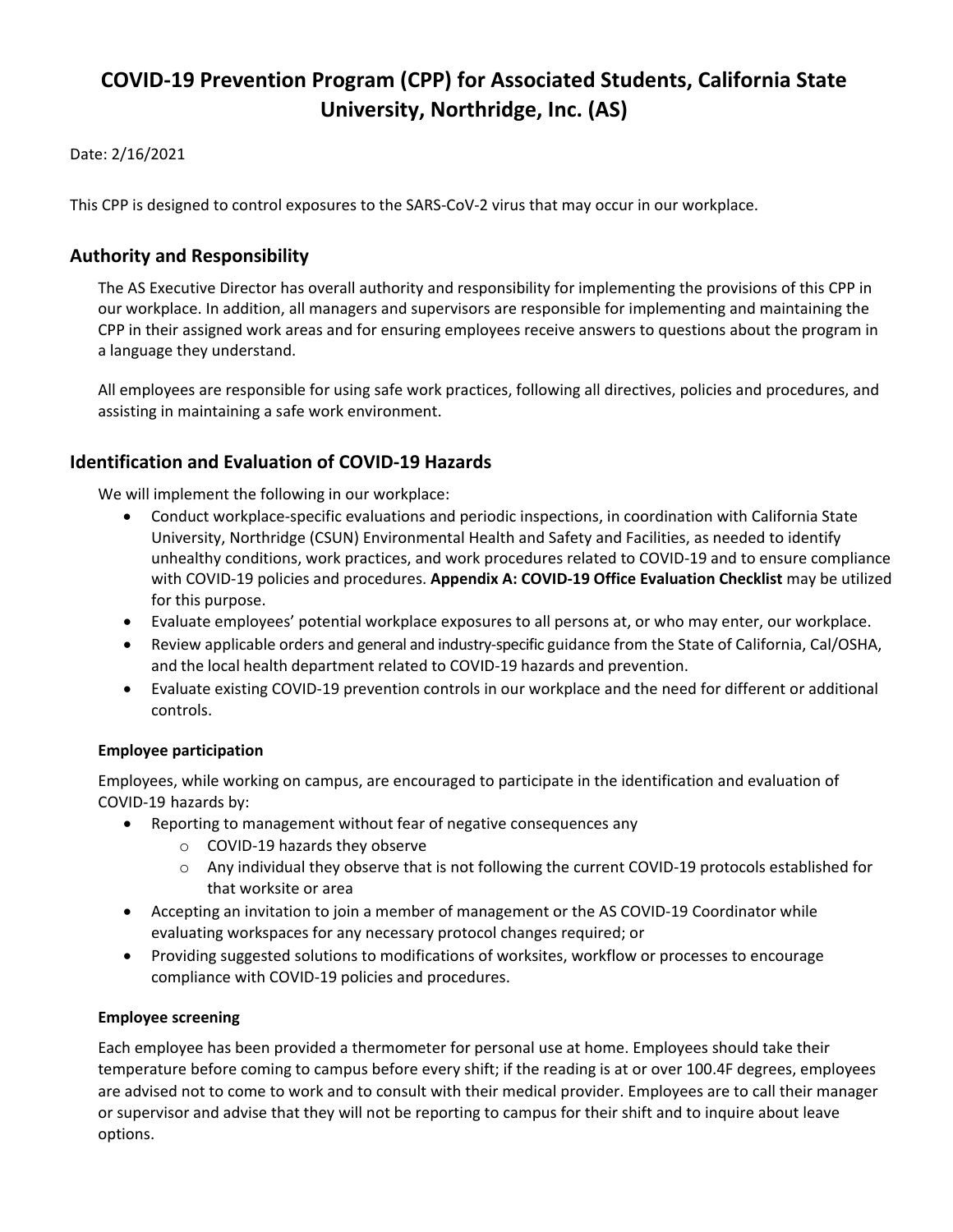Employees reporting to on-campus AS worksites must complete the self-screening survey available on the MyNorthridge Portal prior to coming to campus each occurrence that they report to campus. Employees may also access the survey via the CSUN App. If an employee's answers are all "no," the employee will be sent an email clearing them to come to campus for the day. This email is to be forwarded to their manager or supervisor and the Human Resources Manager. If any of the answers are "yes," the employee will not receive clearance, and will be advised to consult with their medical provider. Employees are to call their manager or supervisor and advise that they will not be reporting to campus for their shift and to inquire about leave options. **See Appendix D: CSUN Employee Screening Survey**

### **Correction of COVID-19 Hazards**

Unsafe or unhealthy work conditions, practices or procedures will be documented on the **Appendix A: COVID-19 Office Evaluation Checklist** form, and corrected in a timely manner based on the severity of the hazards. The severity of the hazard will be assessed and correction time frames assigned by the AS COVID-19 Coordinator, in consultation with the CSUN COVID-19 Coordinator program, CSUN Environmental Health & Safety, and/or other campus entity(s). During this process, those individuals and/or campus entity(s) responsible for timely correction will be identified, and notified. To ensure timely correction, the AS COVID-19 Coordinator will determine and follow a plan to follow-up with the individuals and/or campus entity(s) responsible for correction, as well as assess the hazard correction.

## **Control of COVID-19 Hazards**

#### **Physical Distancing**

Where possible, we ensure at least six feet of physical distancing at all times in our workplace by:

- Eliminating the need for non-essential employees to physically report to campus, by offering accommodations that may include telework or other remote work arrangements.
- In worksites where essential employees are reporting for work, reducing the number of persons in an area at one time, including visitors.
- Installing visual cues such as signs and floor markings to indicate where employees and others should be located or their direction and path of travel.
- Staggering arrival, departure, work, and break times. Adjusting work processes or procedures, such as reducing production speed, to allow greater distance between employees.
- Separating employee workstations and areas to support physical distancing.
- Limiting the number of persons that can be in any enclosed office space, storage room or break room.
- Removing seating in wait areas.

Individuals will be kept as far apart as possible when there are situations where six feet of physical distancing cannot be achieved.

#### **Face Coverings**

Employees shall have and wear an acceptable face covering at all times while on campus, unless an exception outlined below applies. If an employee does not have a face covering, a box of disposable and/or reusable masks are available at the worksite main entrance point or service counter. Should one not be available, they may request one from their appropriate administrator who should contact CSUN Physical Plant Management (CSUN PPM) for procurement. Face coverings should be washed frequently and at least on a daily basis.

Should any visitor not wearing a mask enter an AS open and operational worksite occupied by an employee on their shift, a box of disposable and/or reusable masks are to be available at the main entrance point or service counter and the individual will be asked to wear one to receive service.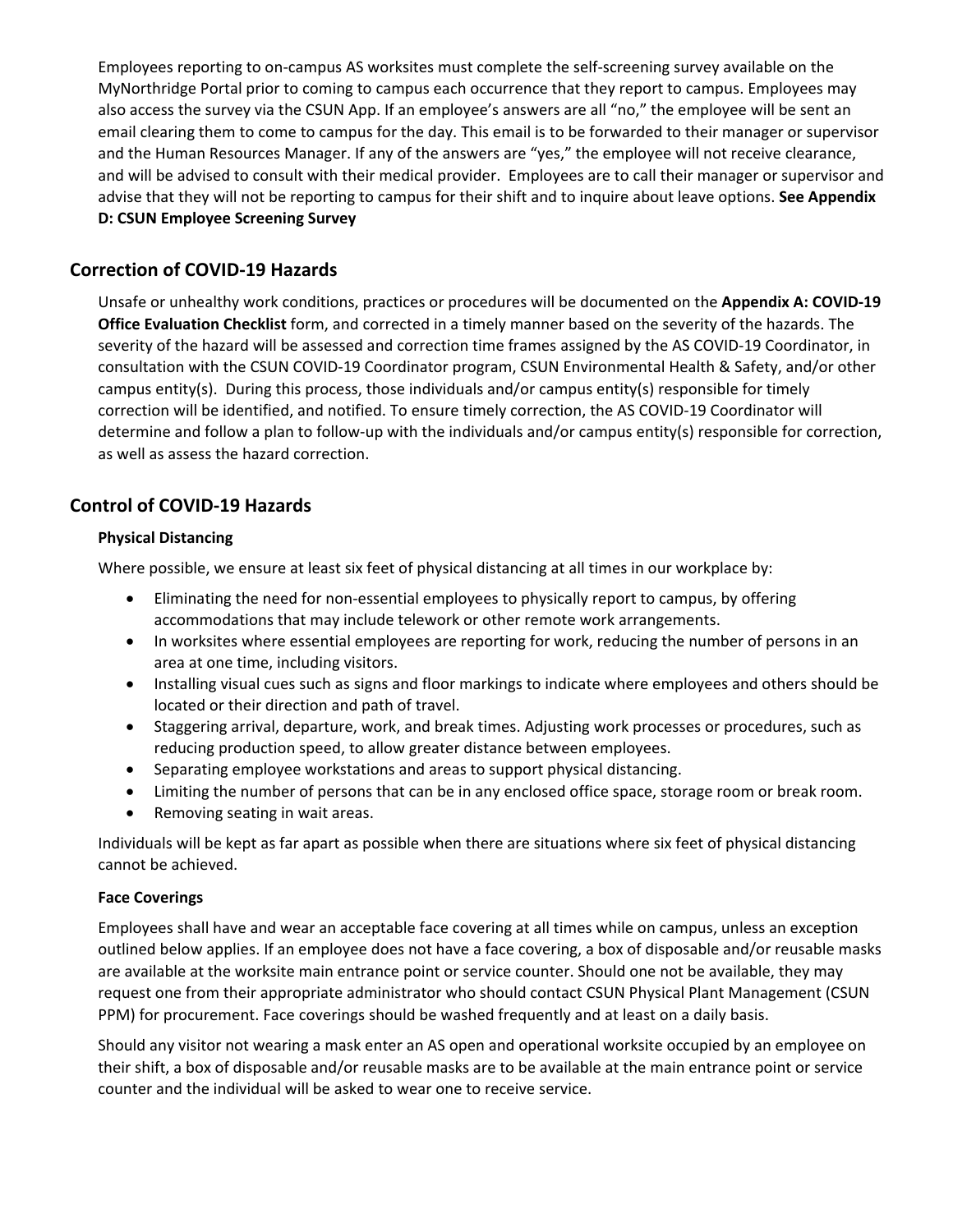Acceptable face coverings include any mask, bandana, or scarf that:

- Covers the nose and mouth openings
- Fits snuggly against the face with secured ties/ear loops
- Includes at least two layers of fabric
- Allows breathing without restriction
- Is able to be laundered/machine dried without damage or change to shape

The following are exceptions to the use of face coverings in our workplace:

- Face coverings can be removed in a well-ventilated private office or cubicle with 6-foot distancing, but LACDPH encourages wearing face coverings whenever outside one's home.
- When an employee is alone in a well-ventilated room.
- While eating and drinking at the workplace, provided employees are at least six feet apart and outside air supply to the area, if indoors, has been maximized to the extent possible.
- Employees who cannot wear face coverings due to a medical or mental health condition or disability, or who are hearing-impaired or communicating with a hearing-impaired person. Alternatives will be considered on a case-by-case basis.

#### **Engineering controls**

For situations where we cannot maintain at least six feet between individuals, such as at the main service counter in the AS Administration Suite, plexiglass barriers have been installed on countertops as well as floor stickers placed designating where an individual seeking service at the counter(s) may wait while being serviced.

HVAC systems have been evaluated and tested, or will be scheduled to be for any worksites not currently open for operation prior to any repopulation. For worksites covered by the sublease agreement with the University Student Union (USU), the USU is responsible for such evaluation, as well as proper maintenance and adjustment. For worksites elsewhere on campus, evaluation, maintenance, and adjustment is to be coordinated with CSUN PPM and Facilities. Wherever possible or indicated, filtration efficacy will be increased to the highest level compatible with the existing system.

#### **Cleaning and disinfecting**

Employees reporting for work in worksites that are open and operational are advised of the frequency and scope of cleaning and disinfection in their areas.

We implement the following cleaning and disinfection measures for frequently touched surfaces:

- Providing needed sanitization supplies for hands, surfaces, work areas, restrooms.
- Providing time for employees to implement sanitizing protocols during their shift.
- Shared equipment and surfaces (such as computers and printers) are to be sanitized before and after each use using provided sanitizing solution and paper towels or sanitizing wipes. Note: Employees must not spray cleaner directly on computer keyboards or printer interface panels. Sanitizer should be sprayed on a paper towel first, then wipe.
- Regular cleaning by custodial personnel of workspaces that are utilized by employees.
- Increased frequency of cleaning and disinfecting of high-touch surfaces by custodial personnel.

Should replenishment of supplies be required, employees are to notify their manager or supervisor, who will in turn request additional supplies from the AS administrator designated as the organization's COVID-19 Coordinator. Additional supplies may also be ordered from CSUN PPM.

Should we have a COVID-19 case in our workplace, the AS COVID-19 Coordinator will notify the Custodial Manager (either USU or CSUN PPM depending on worksite(s) affected) to request cleaning and disinfection for the worksite(s) used by a COVID-19 case during the high-risk exposure period, per current COVID-19 positive cleaning protocols.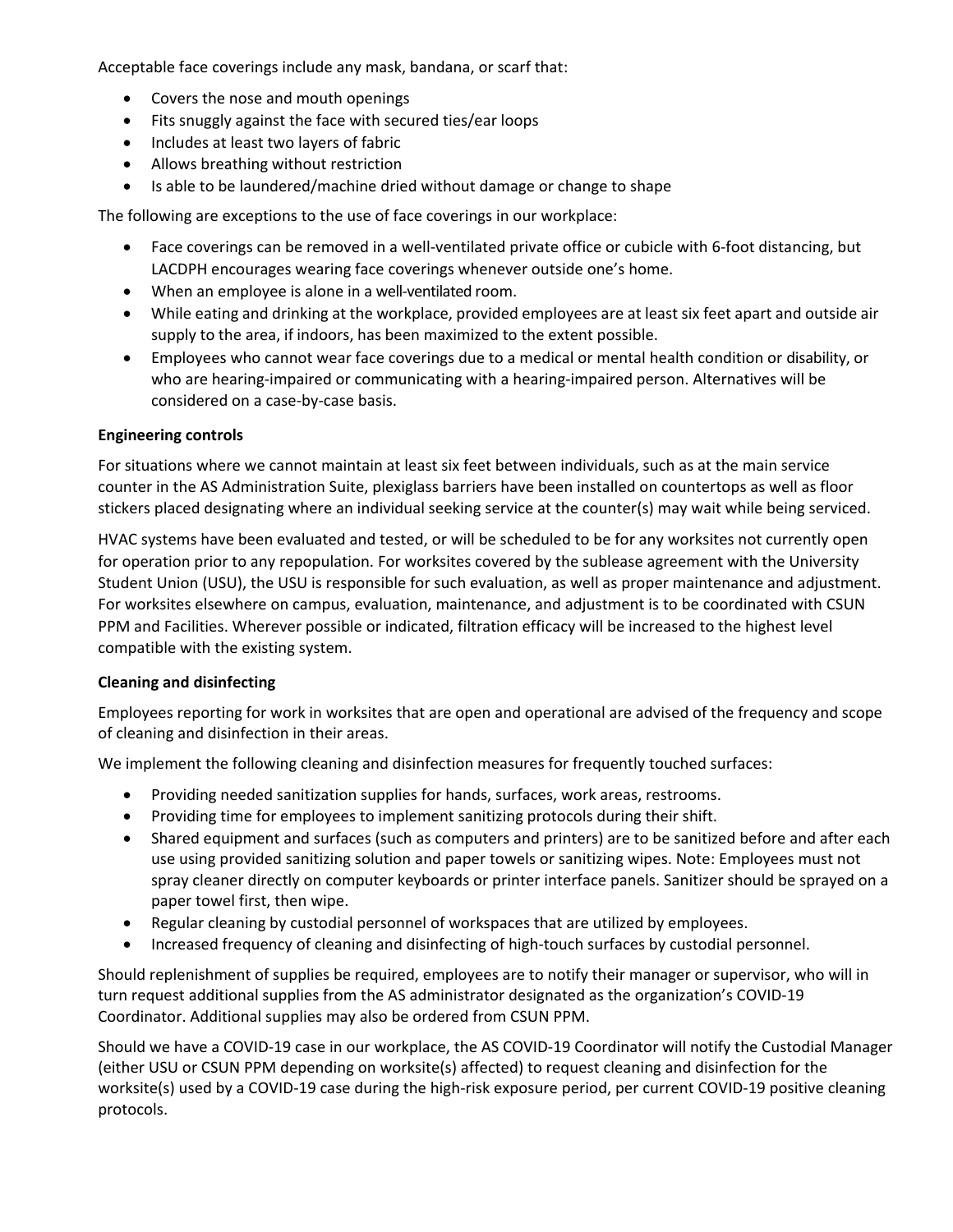#### **Shared tools, equipment and personal protective equipment (PPE)**

Items that employees come in regular physical contact with, such as phones, headsets, desks, keyboards, writing materials, instruments and tools must also not be shared, to the extent feasible. Where there must be sharing, the items will be disinfected between uses by the employees using the equipment. Shared equipment (such as computers and printers) are to be sanitized before and after each use using provided sanitizing solution and paper towels or sanitizing wipes. Note: Employees must not spray cleaner directly on computer keyboards or printer interface panels. Sanitizer should be sprayed on a paper towel first, then wipe. Employees should be trained and/or instructed on appropriate cleaning protocol and frequency by their manager or supervisor.

Sharing of vehicles, such as electric carts, will be minimized to the extent feasible, and high-touch points (for example, steering wheel, door handles, seatbelt buckles, armrests, shifter, etc.) will be disinfected between users. Sanitizing solution and paper towels or sanitizing wipes will be placed near electric cart parking.

#### **Hand sanitizing**

In order to implement effective hand sanitizing procedures, we:

- Encourage and allow time for employee handwashing.
- Encourage employees to wash hands frequently with soap and water for at least 20 seconds each time.
- Provide employees with an effective hand sanitizer (with minimum 60% alcohol content), and encourage it's use when hand washing is not possible.
- Provide handwashing facilities either in open and operational worksites, or by coordinating access to nearby restroom(s) in the USU complex during working hours.

#### **Personal protective equipment (PPE) used to control employees' exposure to COVID-19**

We evaluate the need for PPE (such as gloves, goggles, and face shields) as required by CCR Title 8, section 3380, and provide such PPE as needed.

When it comes to respiratory protection, we evaluate the need in accordance with CCR Title 8 section 5144 when the physical distancing requirements are not feasible or maintained.

PPE must not be shared, e.g., masks, gloves, goggles and face shields.

### **Investigating and Responding to COVID-19 Cases**

When an employee reports a positive COVID-19 diagnosis to a manager or supervisor within AS, the manager or supervisor will advise the AS Human Resources Manager of the diagnosis.

For employees who have performed any work in any AS location within the 14 days preceding the positive test result, the AS Human Resources Manager will:

- Report the positive test to Sedgwick, AS's workers compensation insurance administrator, within three business days of learning of the positive case.
- Report the highest number of employees who reported to work at the employee's specific worksite location in the 45 days preceding the last day the employee worked at the specific worksite location to Sedgwick.
- Conduct an internal investigation to mitigate potential exposure of other employees. This will be accomplished by using the **Appendix B: Investigating COVID-19 Cases** form.

Employees who had potential COVID-19 exposure in our workplace will be offered COVID-19 testing at no cost during their working hours. Those employees will be notified by the AS Human Resources Manager with instructions on how to obtain the testing.

AS will continue and maintain an employee's earnings, seniority, and all other employee rights and benefits whenever we've demonstrated that the COVID-19 exposure is work related. This will be accomplished through our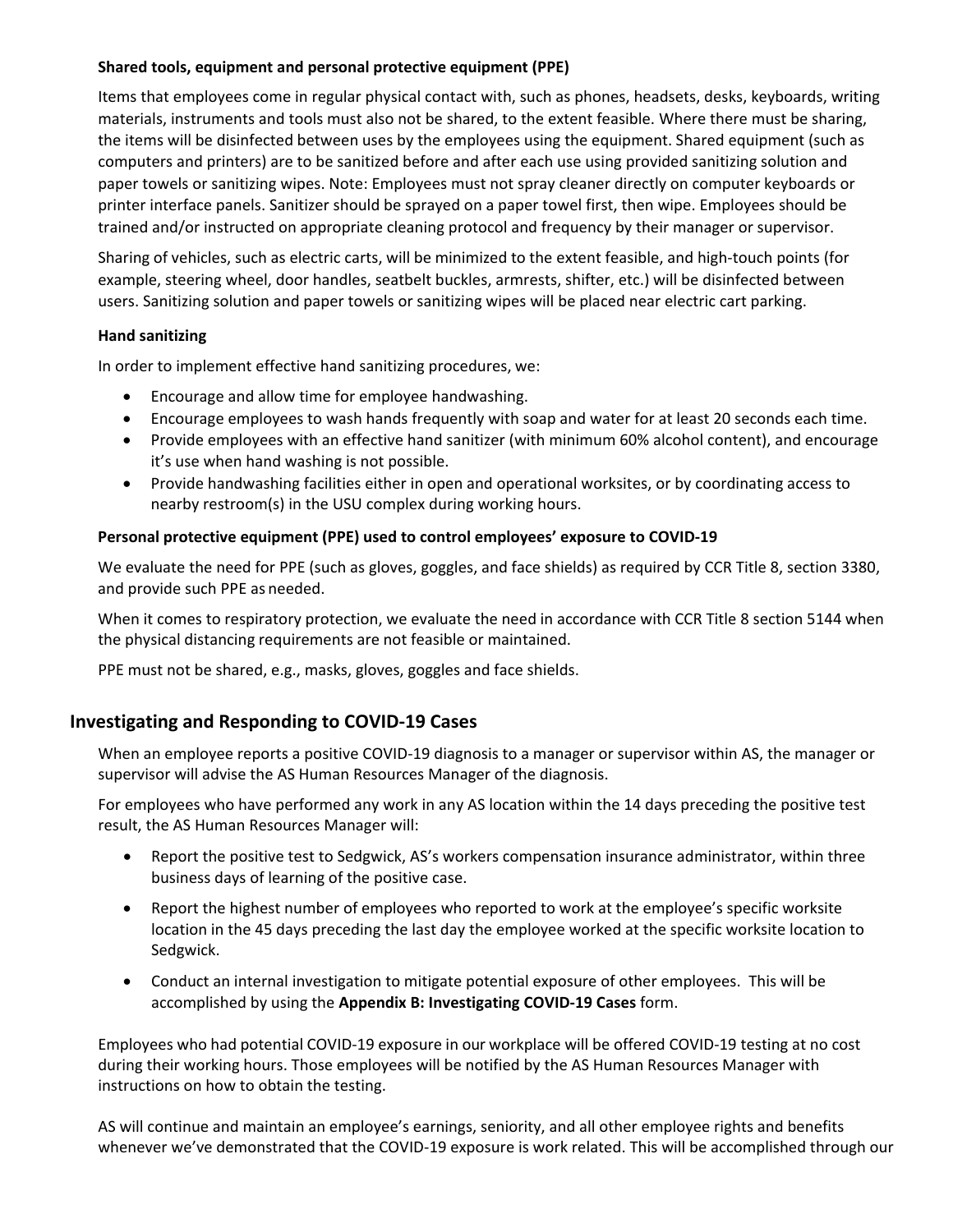worker's compensation insurance provider and providing any required employer-paid sick leave benefits where not covered by worker's compensation. Information will also be provided regarding COVID-19-related benefits to which the employee may be entitled under applicable federal, state, or local laws.

AS employees who are diagnosed with COVID-19 and have been on campus in the last 16 days are welcomed to voluntarily share the information with the CSUN Pandemic Manager Dr. Yolanda (Linda) Chassiakos at [linda.reid.chassiakos@csun.edu.](mailto:linda.reid.chassiakos@csun.edu) This self-report is not required, but if authorized by the individual, can allow CSUN to assist the LACDPH with notifications which can promote the health and well-being of our campus community. Additionally, if resources, allow, CSUN may be able to assist LACDPH with contact tracing, if the employee index case consents to release the names of their contact(s).

## **System for Communicating**

Our goal is to ensure that we have effective two-way communication with our employees, in a form they can readily understand, and that it includes the following information:

- Instructions that employees should report COVID-19 symptoms and possible hazards to John Doebler, AS Human Resources Manager via email [\(john.doebler@csun.edu\)](mailto:john.doebler@csun.edu) or telephone (818-677-4206).
- That employees can report symptoms and hazards without fear of reprisal.
- Our procedures or policies for accommodating employees with medical or other conditions that put them at increased risk of severe COVID-19 illness.
- Where testing is not required, how employees can access COVID-19 testing. Employees can obtain voluntary testing through their personal physician's office or at a county run testing facility. A list of testing facilities in Los Angeles County can be found at the website: [https://covid19.lacounty.gov/testing/.](https://covid19.lacounty.gov/testing/)
- In the event we are required to provide testing because of a workplace exposure or outbreak, we will communicate the plan for providing testing and inform affected employees of the reason for the testing and the possible consequences of a positive test. AS partners with Concentra Occupational Health Centers for this type of testing and testing that is in response to CCR Title 8 section 3205.1, Multiple COVID-19 Infections and COVID-19 Outbreaks, as well as section 3205.2, Major COVID-19 Outbreaks.
- Information about COVID-19 hazards employees (including other employers and individuals in contact with our workplace) may be exposed to, what is being done to control those hazards, and our COVID-19 policies and procedures.

## **Training and Instruction**

We will provide effective training and instruction that includes:

- Our COVID-19 policies and procedures to protect employees from COVID-19 hazards.
- Information regarding COVID-19-related benefits to which the employee may be entitled under applicable federal, state, or local laws.
- The fact that:
	- COVID-19 is an infectious disease that can be spread through the air.
	- COVID-19 may be transmitted when a person touches a contaminated object and then touches their eyes, nose, or mouth.
	- An infectious person may have no symptoms.
	- Methods of physical distancing of at least six feet and the importance of combining physical distancing with the wearing of facecoverings.
	- The fact that particles containing the virus can travel more than six feet, especially indoors, so physical distancing must be combined with other controls, including face coverings and hand hygiene, to be effective.
	- The importance of frequent hand washing with soap and water for at least 20 seconds and using hand sanitizer when employees do not have immediate access to a sink or hand washing facility,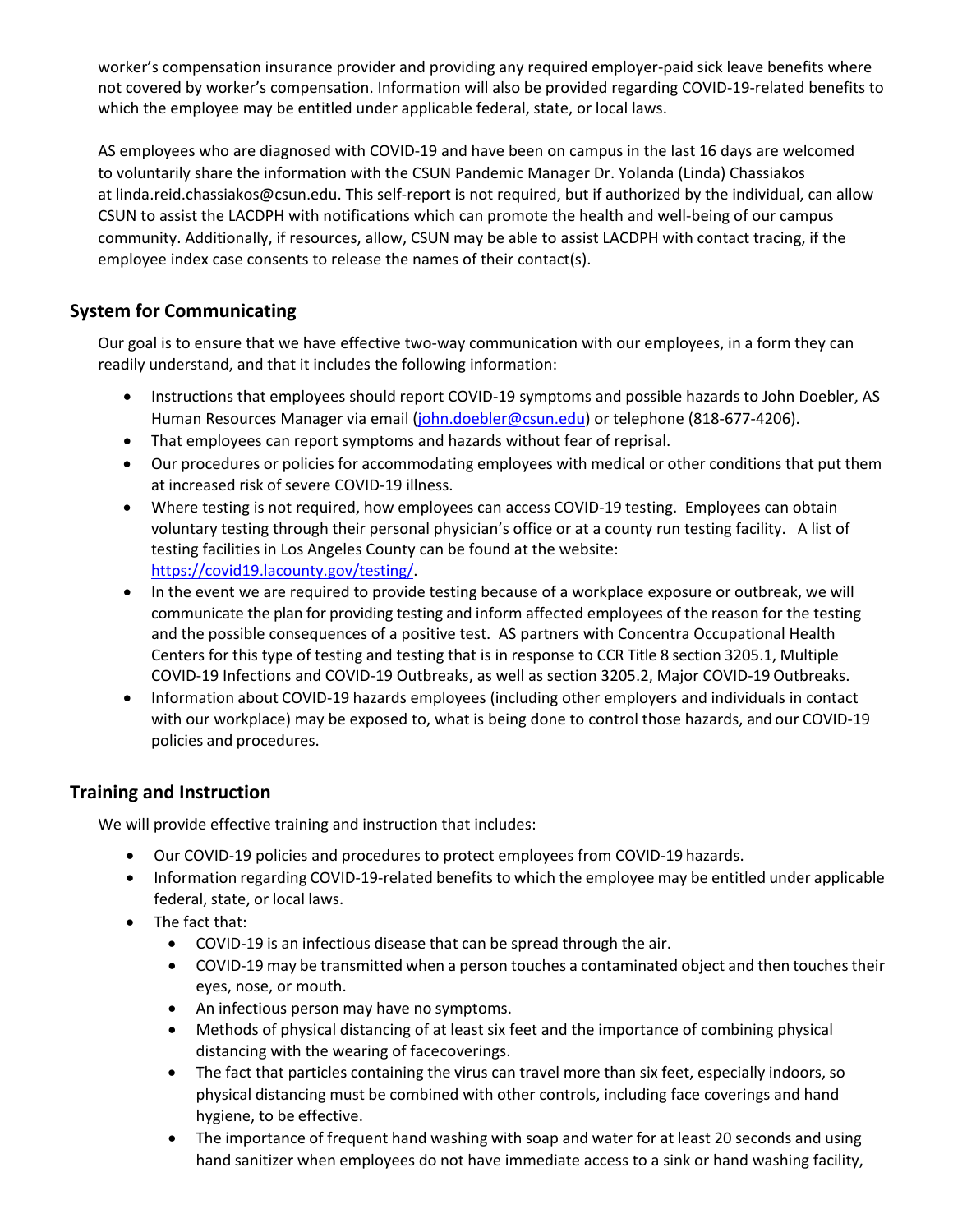and that hand sanitizer does not work if the hands aresoiled.

- Proper use of face coverings and the fact that face coverings are not respiratory protective equipment - face coverings are intended to primarily protect other individuals from the wearer of the face covering.
- COVID-19 symptoms, and the importance of obtaining a COVID-19 test and not coming to work if the employee has COVID-19 symptoms.
- **Appendix C: COVID-19 Training Roster** will be used to document this training.

Essential employees required to report to work on campus must complete a mandatory training on workplace and campus protocols related to physical distancing, wearing face coverings, hygiene/hand washing & sanitizing and general workplace safety measures.

## **Exclusion of COVID-19 Cases**

Where we have a COVID-19 case in our workplace, we will limit transmission by:

- Ensuring that COVID-19 cases are excluded from the workplace until our return-to-work requirements aremet.
- Excluding employees with COVID-19 exposure from the workplace for 14 days after the last known COVID-19 exposure to a COVID-19 case.
- Continuing and maintaining an employee's earnings, seniority, and all other employee rights and benefits whenever we've demonstrated that the COVID-19 exposure is work related. This will be accomplished through our worker's compensation insurance provider and providing any required employer-paid sick leave benefits where not covered by worker's compensation.
- Providing employees at the time of exclusion with information on available benefits.

## **Reporting, Recordkeeping, and Access**

It is our policy to:

- Report information about COVID-19 cases at our workplace to the local health department whenever required by law, and provide any related information requested by the local health department.
- Report immediately to Cal/OSHA any COVID-19-related serious illnesses or death, as defined under CCR Title 8 section 330(h), of an employee occurring in our place of employment or in connection with any employment.
- Maintain records of the steps taken to implement our written COVID-19 Prevention Program in accordance with CCR Title 8 section3203(b).
- Make our written COVID-19 Prevention Program available at the workplace to employees, authorized employee representatives, and to representatives of Cal/OSHA immediately upon request.
- Use the **Appendix B: Investigating COVID-19 Cases** form to keep a record of and track all COVID-19 cases. The information will be made available to employees, authorized employee representatives, or as otherwise required by law, with personal identifying information removed.

## **Return-to-Work Criteria**

COVID-19 cases with COVID-19 symptoms will not return to work until all the following have occurred:

- At least 24 hours have passed since a fever of 100.4 or higher has resolved without the use of feverreducingmedications.
- COVID-19 symptoms have improved.
- At least 10 days have passed since COVID-19 symptoms first appeared.

COVID-19 cases who tested positive but never developed COVID-19 symptoms will not return to work until a minimum of 10 days have passed since the date of specimen collection of their first positive COVID-19 test. A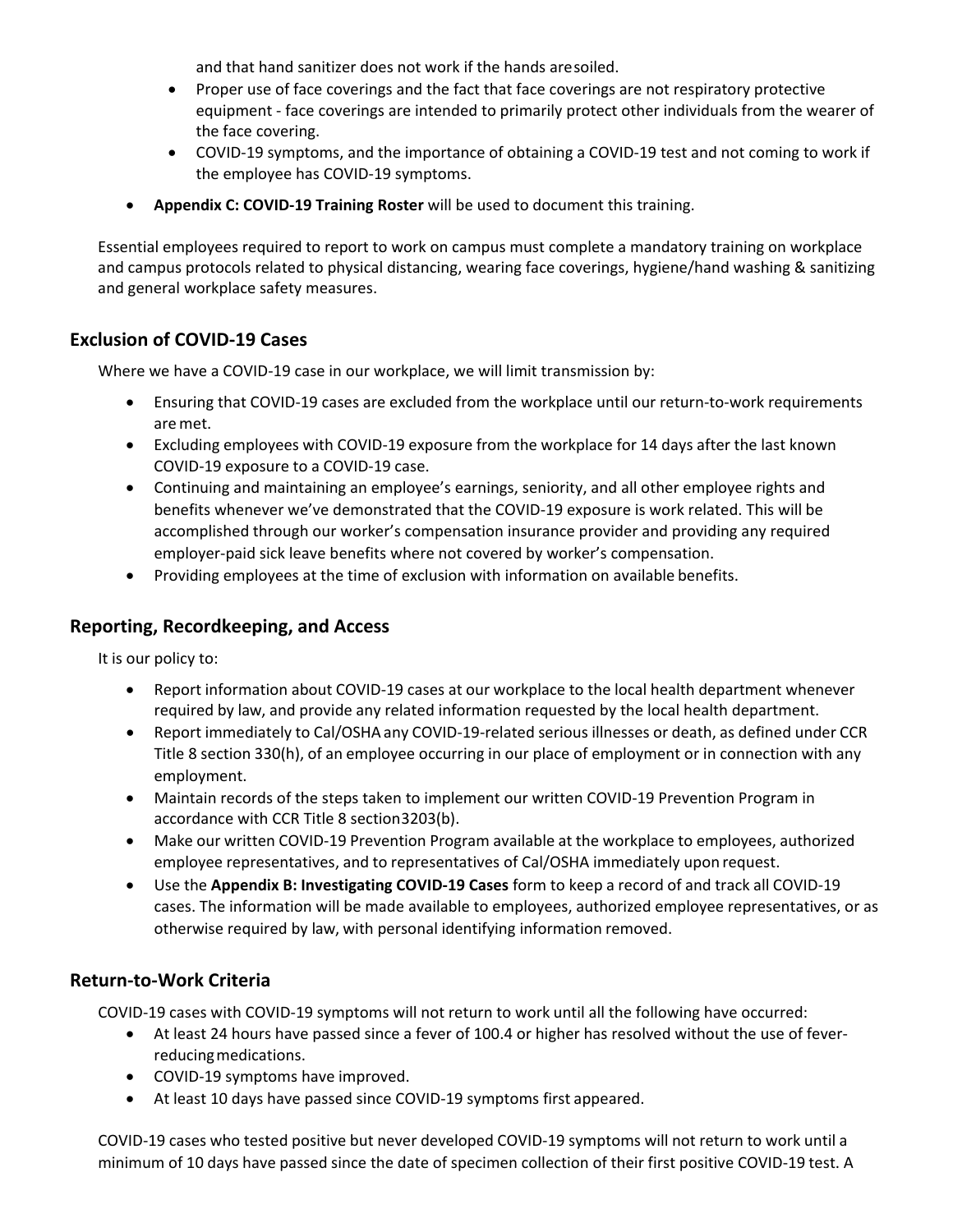negative COVID-19 test will not be required for an employee to return towork.

If an order to isolate or quarantine an employee is issued by a local or state health official, the employee will not return to work until the period of isolation or quarantine is completed or the order is lifted. If no period was specified, then the period will be 10 days from the time the order to isolate was effective, or 14 days from the time the order to quarantine was effective.

## **References**

<https://www.csun.edu/csunasone/> <https://www.dir.ca.gov/dosh/coronavirus/>

\_\_\_\_\_\_\_\_\_\_\_\_\_\_\_\_\_\_\_\_\_\_\_\_\_\_ \_\_\_\_\_\_\_\_\_\_\_\_\_\_\_

## **Approved by:**

AS Executive Director **Date**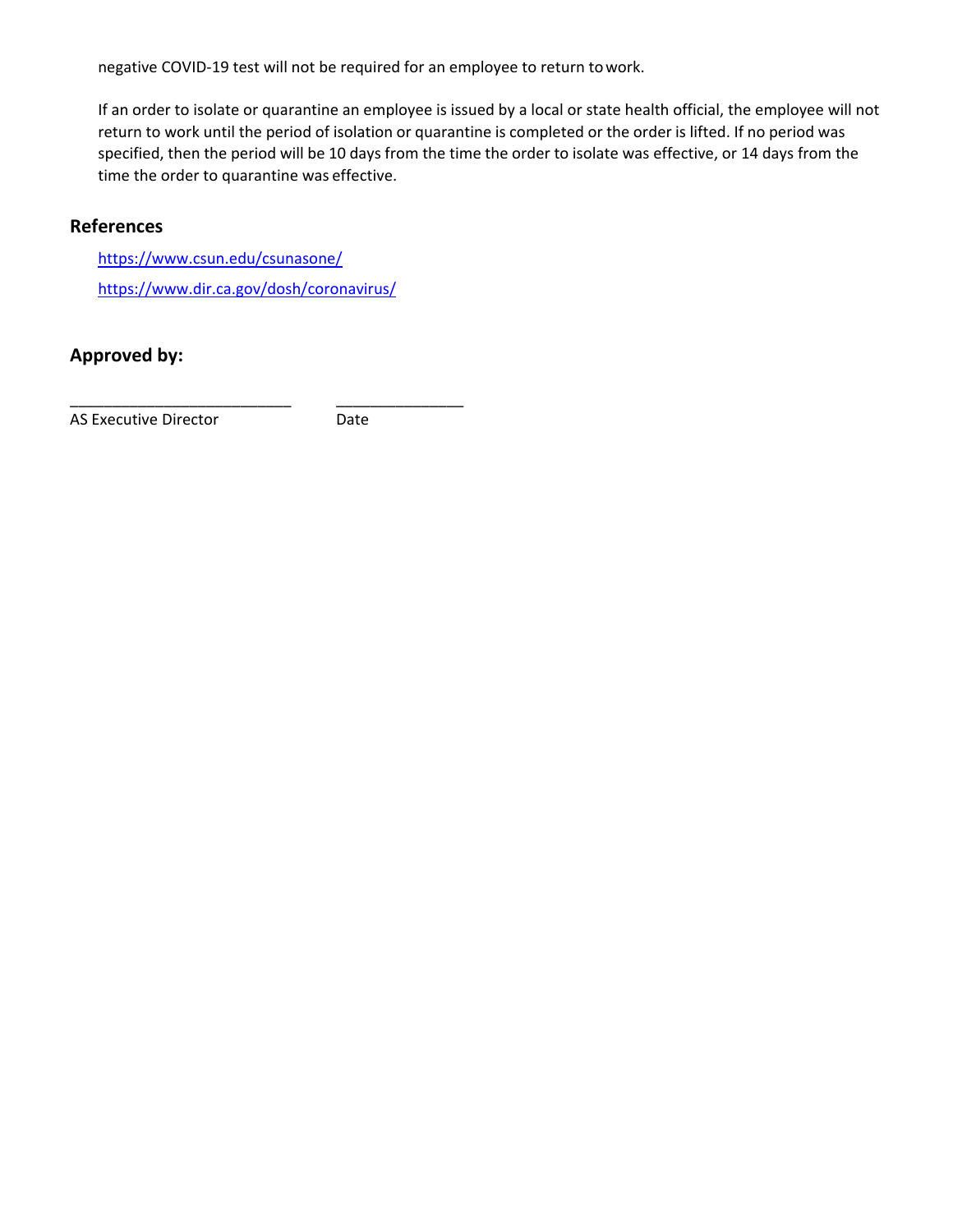

Facilities Planning, Design, and Construction 18111 Nordhoff Street, Northridge, California 91330-8219 (818) 677-2561 Fax (818) 677-6552

#### **COVID OFFICE EVALUATION CHECKLIST**

| <b>Department:</b>               |  |
|----------------------------------|--|
| <b>Building:</b>                 |  |
| <b>Room/Suite:</b>               |  |
| <b>Contact Information:</b>      |  |
| FPDC/PPM Dept. Evaluator:        |  |
| <b>EH&amp;S Dept. Evaluator:</b> |  |
| <b>Date of Evaluation:</b>       |  |

Work Area Evaluation - Purpose: evaluate social distancing within the office environment with the FPDC/PPM/EH&S Evaluators and Department Office COVID Coordinator. All materials needed will be put on the PPM COVID Office order form:

#### Lobby/Reception

Identify quantity of floor stickers needed to indicate a six (6) foot distancing for line queues. Add to order form.

Evaluate the counter and identify size of barrier(s) plexiglass needed to separate employees from visitors and co-workers. Add to order form.

Waiting Area-suggest to remove chairs that should not be used to maintain six (6) foot distancing.

Identify any informational materials or equipment that may be shared use (e.g. kiosks, computers, pens, forms, etc.)

Identify quantity of wipes and/or cleaner next to shared equipment. Add to order form.

Identify signage for sanitation/wipe-down protocol (before and after each use). Add to order form.

#### **Private Office(s) and Cubicles**

Identify barriers (plexiglass) needed for office/cubicles where appropriate. Add to order form.

Department Office COVID Coordinators will determine new locations for these persons or/if no space available develop staggered work schedules.

Identify barriers (plexiglass) needed if six (6) feet distancing will work. Add to order form.

Identify any special areas.

### **Open Work Stations**

Identify personnel seating in workstations/cubicles less than six (6) foot apart from each other. Department Office COVID Coordinators will determine new locations for these persons or/if no space available develop staggered work schedules. Identify barriers (plexiglass) needed if six (6) feet distancing will work. Add to order form.

Identify any special areas.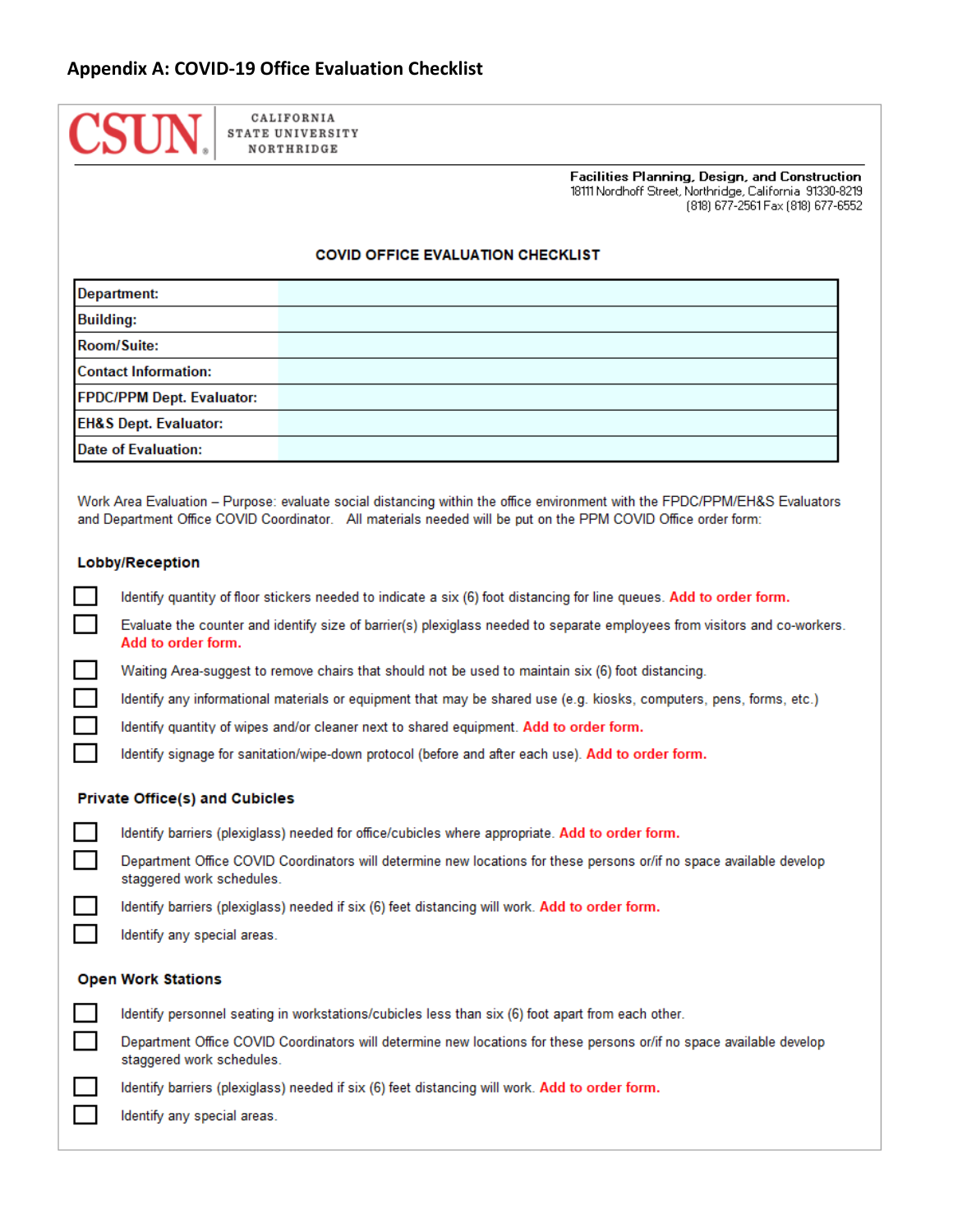|             | <b>Workrooms</b>                                                                                                                                                                                                                                                        |  |  |  |
|-------------|-------------------------------------------------------------------------------------------------------------------------------------------------------------------------------------------------------------------------------------------------------------------------|--|--|--|
|             | Evaluate work room area for six (6) foot physical distancing.                                                                                                                                                                                                           |  |  |  |
|             | Determine number of employees who can occupy the space during their routine tasks.<br><b>Occupancy determined as:</b><br>Add to order form.                                                                                                                             |  |  |  |
|             | Identify signage on door indicating number of occupants. Add to order form.                                                                                                                                                                                             |  |  |  |
|             | Identify quantity of wipes and/or cleaner next to shared equipment. Add to order form.                                                                                                                                                                                  |  |  |  |
|             | Identify signage for sanitation/wipe-down protocol (before and after each use). Add to order form.                                                                                                                                                                      |  |  |  |
|             | Identify any special areas.                                                                                                                                                                                                                                             |  |  |  |
|             | <b>Conference Rooms</b>                                                                                                                                                                                                                                                 |  |  |  |
|             | Evaluate conference room for six (6) foot physical distancing.                                                                                                                                                                                                          |  |  |  |
|             | Determine number of staff who can occupy the space having meetings/routine tasks.                                                                                                                                                                                       |  |  |  |
|             | Identify signage needed on door indicating safe number of occupants and entrance/exit procedures<br>Occupancy determined as:<br>Add to order form.                                                                                                                      |  |  |  |
|             | Identify signage for sanitation/wipe-down protocol (before and after each use). Add to order form.                                                                                                                                                                      |  |  |  |
|             | Identify chairs that should not be used.                                                                                                                                                                                                                                |  |  |  |
|             | <b>Break Rooms/Kitchenettes</b>                                                                                                                                                                                                                                         |  |  |  |
|             | The sharing of appliances typically found in breakrooms should temporarily be suspended such as refrigerators,<br>microwaves, coffeemakers, washable cups and utensils.                                                                                                 |  |  |  |
|             | Department COVID Coordinator will be responsible for informing staff of alternatives and options for food storage and eating<br>locations and posting closure notices, signage for sanitation/wipe down protocol (before/after each use), and unplugging<br>appliances. |  |  |  |
| appliances. | Please contact the Department of Environmental Health and Safety regarding additional safety protocols to allow minimal use of                                                                                                                                          |  |  |  |
|             | This assessment has been completed and approved by the Department COVID Coordinator.                                                                                                                                                                                    |  |  |  |
|             |                                                                                                                                                                                                                                                                         |  |  |  |

Additional Evaluation (AS):

Hazard(s) identified:

Date Hazard(s) corrected: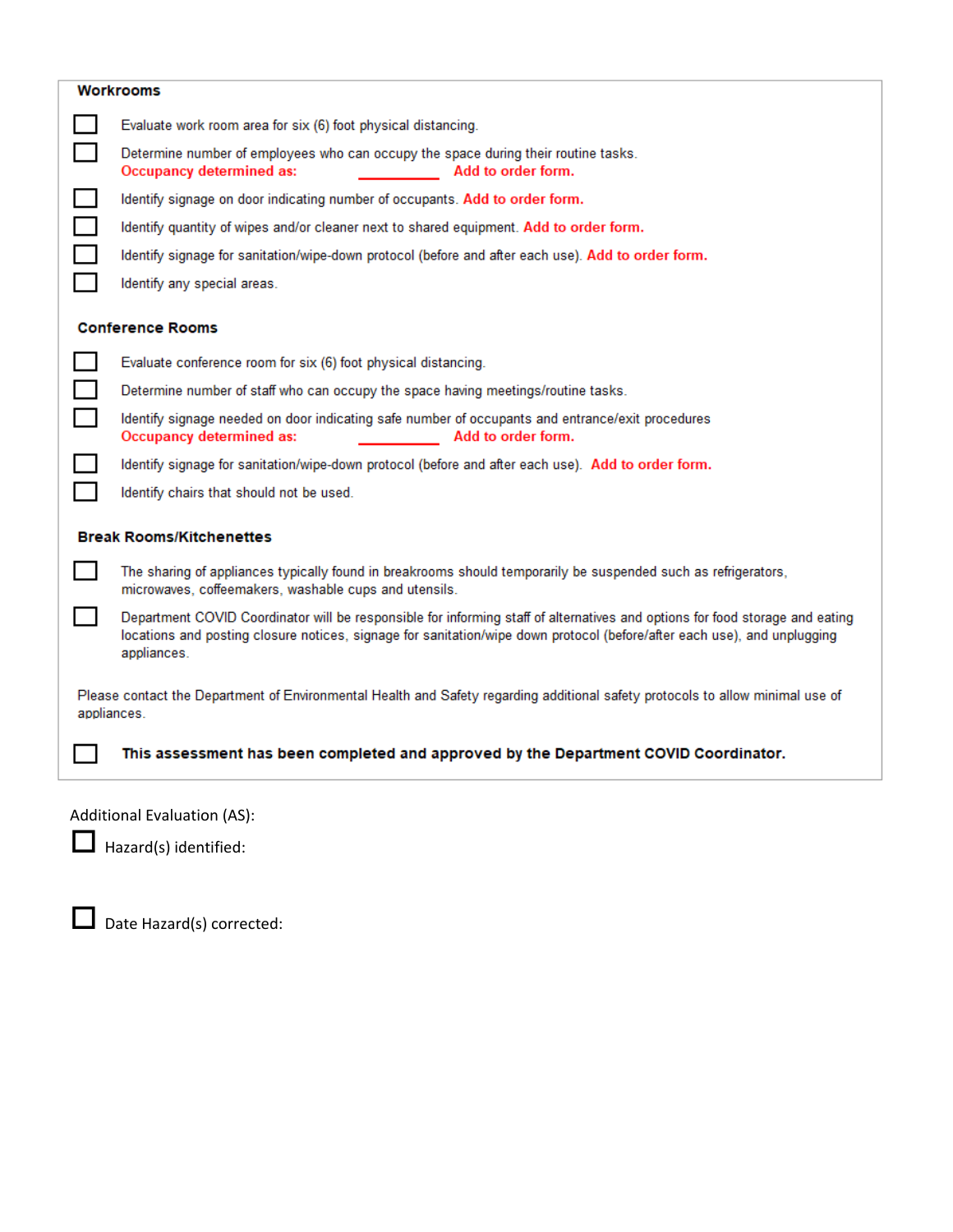## **Appendix B: Investigating COVID-19 Cases**

All personal identifying information of COVID-19 cases or symptoms will be kept confidential. All COVID-19 testing or related medical services provided by us will be provided in a manner that ensures the confidentiality of employees, with the exception of unredacted information on COVID-19 cases that will be provided immediately upon request to the local health department, CDPH, Cal/OSHA, the National Institute for Occupational Safety and Health (NIOSH), or as otherwise required by law.

All employees' medical records will also be kept confidential and not disclosed or reported without the employee's express written consent to any person within or outside the workplace, with the following exceptions: (1) Unredacted medical records provided to the local health department, CDPH, Cal/OSHA, NIOSH, or as otherwise required by law immediately upon request; and (2) Records that do not contain individually identifiable medical information or from which individually identifiable medical information has been removed.

### **Date: [enter date]**

| Employee (or non-           | <b>Occupation (if non-</b>   |
|-----------------------------|------------------------------|
| employee*) name:            | employee, why they were      |
|                             | in the workplace):           |
| Location where employee     |                              |
| worked (or non-employee     | Date investigation was       |
| was present in the          | initiated:                   |
| workplace):                 |                              |
|                             |                              |
| Was COVID-19 test           | Name(s) of staff involved in |
| offered?                    | the investigation:           |
|                             |                              |
| Date and time the COVID-    | Date of the positive or      |
| 19 case was last present in | negative test and/or         |
| the workplace:              | diagnosis:                   |
|                             | Information received         |
| Date the case first had     | regarding COVID-19 test      |
| one or more COVID-19        | results and onset of         |
| symptoms:                   | symptoms (attach             |
|                             | documentation):              |
|                             |                              |
| Results of the evaluation   |                              |
|                             |                              |
| of the COVID-19 case and    |                              |
| all locations at the        |                              |
| workplace that may have     |                              |
| been visited by the         |                              |
| COVID-19 case during        |                              |
| the high-risk exposure      |                              |
| period, and who may         |                              |
| have been exposed           |                              |
| (attach additional          |                              |
| information):               |                              |
|                             |                              |
|                             |                              |

#### **Name of person conducting the investigation**: **[enter name(s)]**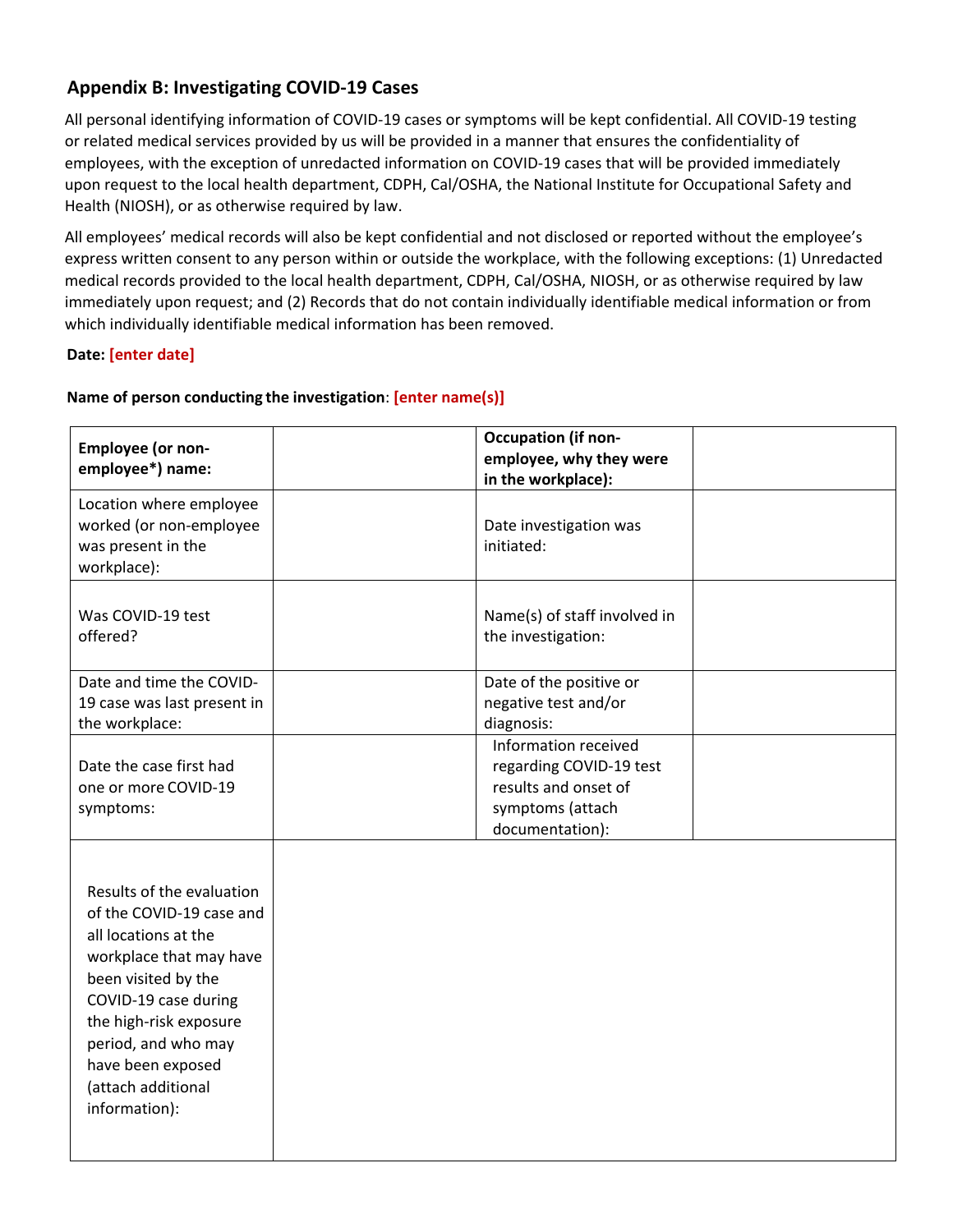|                                                                                                                        | Notice given (within one business day, in a way that does not reveal any personal identifying information of the<br>COVID-19 case) of the potential COVID-19 exposure to: |                                                          |  |
|------------------------------------------------------------------------------------------------------------------------|---------------------------------------------------------------------------------------------------------------------------------------------------------------------------|----------------------------------------------------------|--|
| All employees who may                                                                                                  | Date:                                                                                                                                                                     |                                                          |  |
| have had COVID-19<br>exposure and their<br>authorized<br>representatives.                                              | Names of employees that<br>were notified:                                                                                                                                 |                                                          |  |
|                                                                                                                        | Date:                                                                                                                                                                     |                                                          |  |
| Independent contractors<br>and other employers<br>present at the workplace<br>during the high-risk<br>exposure period. | Names of individuals that were<br>notified:                                                                                                                               |                                                          |  |
| What were the<br>workplace conditions<br>that could have<br>contributed to the risk of<br>COVID-19 exposure?           |                                                                                                                                                                           | What could be done to<br>reduce exposure to<br>COVID-19? |  |
| Was local health<br>department notified?                                                                               |                                                                                                                                                                           | Date:                                                    |  |

\*Should an employer be made aware of a non-employee infection source COVID-19 status.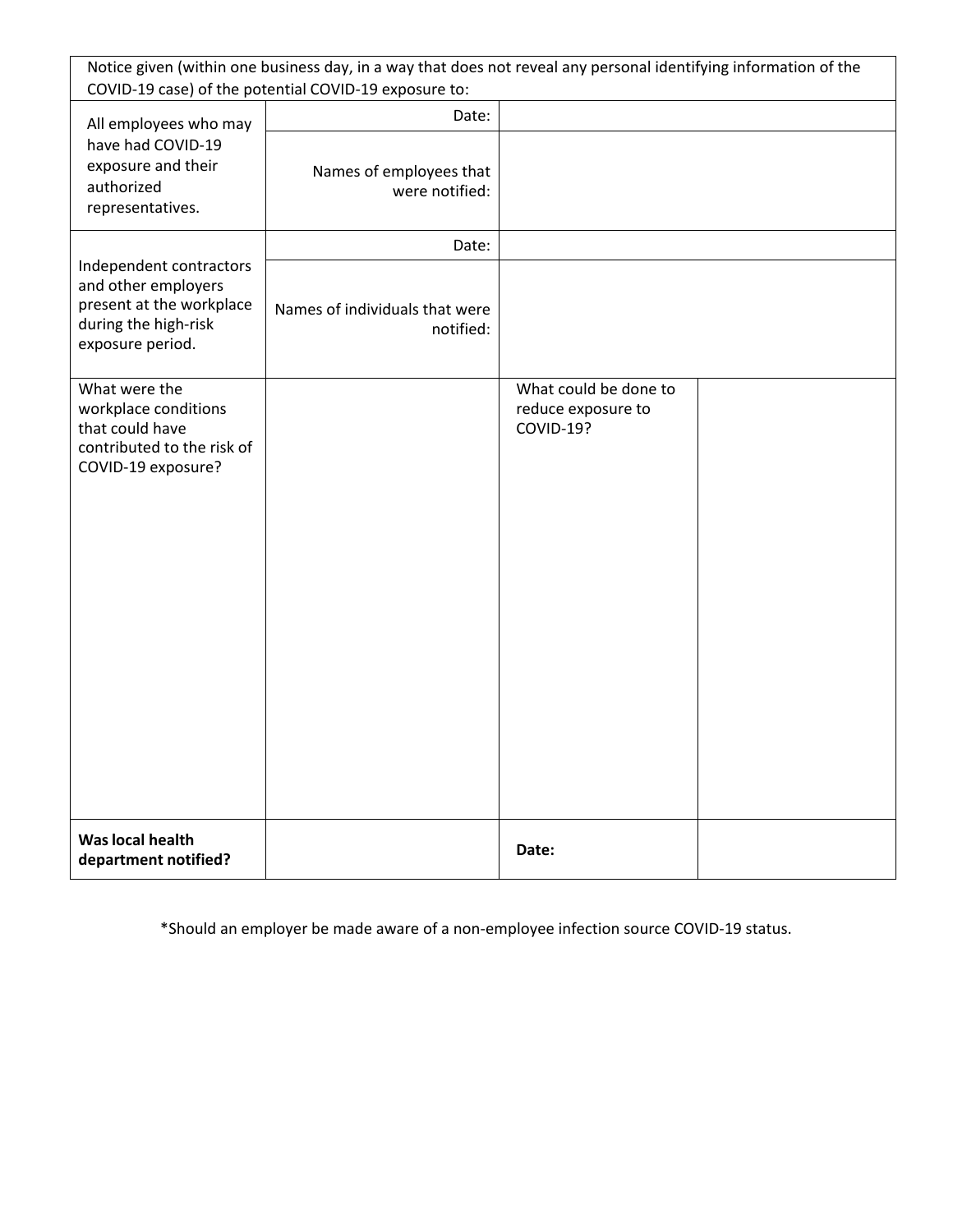## **Appendix C: COVID**-**19 Training Roster**

**Date: [enter date]**

**Department: [enter department]**

**Subject of training: [enter subject of training]**

## **Name and title of person(s) that conducted the training**: **[enter name(s) and title(s)]**

| <b>Employee Name</b> | Signature |
|----------------------|-----------|
|                      |           |
|                      |           |
|                      |           |
|                      |           |
|                      |           |
|                      |           |
|                      |           |
|                      |           |
|                      |           |
|                      |           |
|                      |           |
|                      |           |
|                      |           |
|                      |           |
|                      |           |